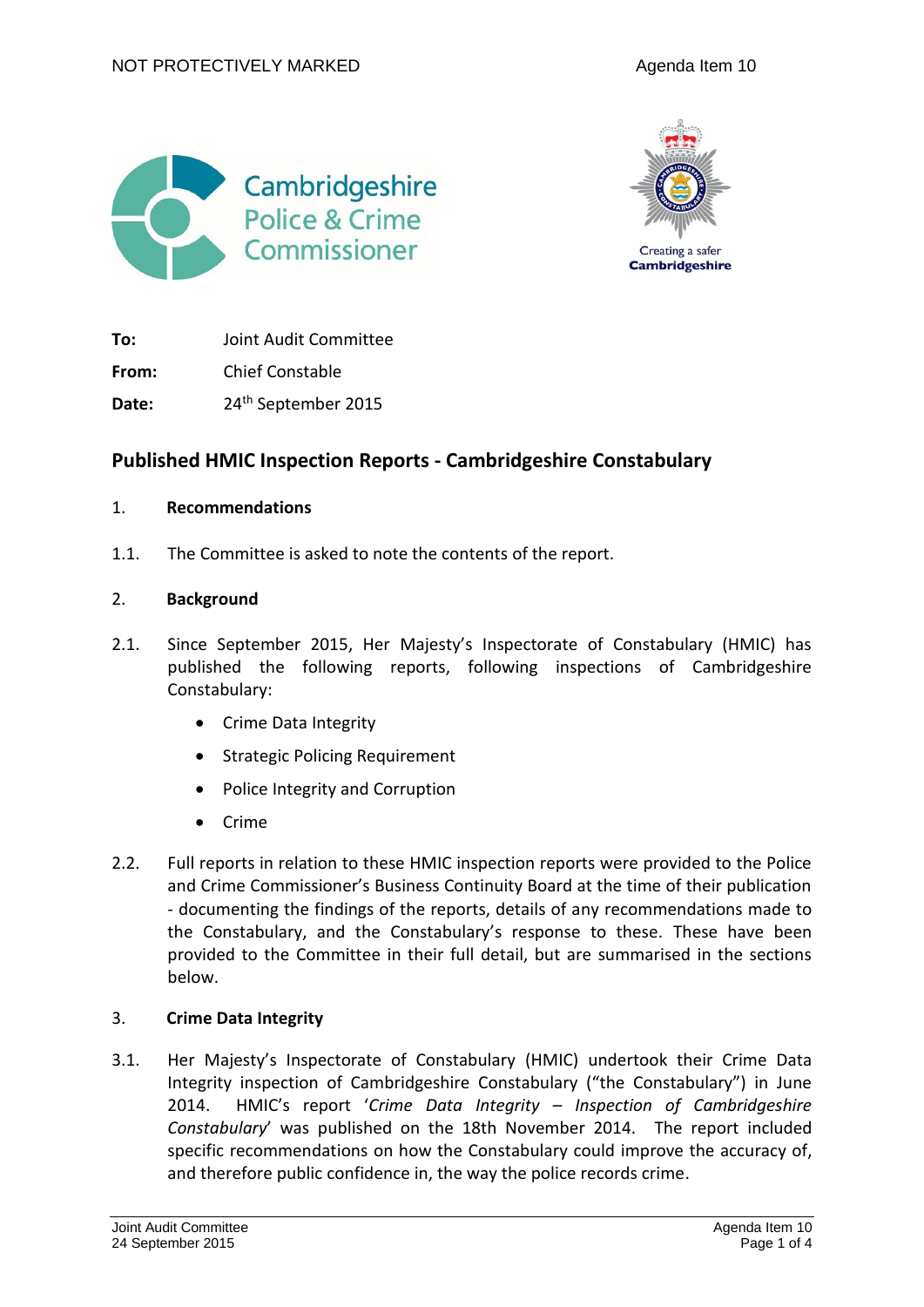- 3.2. HMIC made nine recommendations following the inspection, which were all accepted by the Constabulary. These recommendations were already being progressed through an action plan drawn up following the inspection hot debrief in Summer 2014.
- 3.3. This action plan is also being progressed through the Crime Data Integrity Working Group, and monitored through the Information Management Strategy Group, chaired by the Deputy Chief Constable, as well as the monitoring arrangements outlined later in this paper.

# 4. **Strategic Policing Requirement**

- 4.1. The Strategic Policing Requirement (SPR) sets out the Home Secretary's view of the national threats that all police forces must prepare for, and the appropriate national policing capabilities that are required to counter those threats.
- 4.2. The particular threats specified within the SPR are:
	- terrorism;
	- civil emergencies;
	- organised crime;
	- public order threats; and
	- large-scale cyber incidents.
- 4.3. In June 2014, Her Majesty's Inspectorate of Constabulary (HMIC) undertook their inspection of Cambridgeshire Constabulary to examine the arrangements that the Constabulary have in place to meet the SPR. HMIC's report 'Strategic Policing Requirement – Cambridgeshire Constabulary' was published on the 7th November 2014.
- 4.4. Whilst no specific recommendations were made in the inspection report, a number of areas were identified as requiring attention specifically in relation to cybercrime.
- 4.5. A cybercrime action plan has been developed by Detective Superintendent Kevin Vanterpool, Force Lead for Cyber Crime, who delivered a paper to the January 2015 Business Co-ordination Board Meeting, updating the Board on progress against actions within this plan.
- 4.6. The Constabulary, along with Bedfordshire Police and Hertfordshire Constabulary, have each produced action plans identifying areas for improvement from the inspection report. These have been collated by Bedfordshire Police, who will be acting as the Lead Force to ensure that these actions are progressed by collaborated units within Joint Protective Services at a Tri-Force level.

# 5. **Police Integrity and Corruption**

5.1. Her Majesty's Inspectorate of Constabulary (HMIC) undertook their Police Integrity and Corruption inspection of Cambridgeshire Constabulary ("the Constabulary") in June 2014. HMIC's report 'Police Integrity and Corruption – Cambridgeshire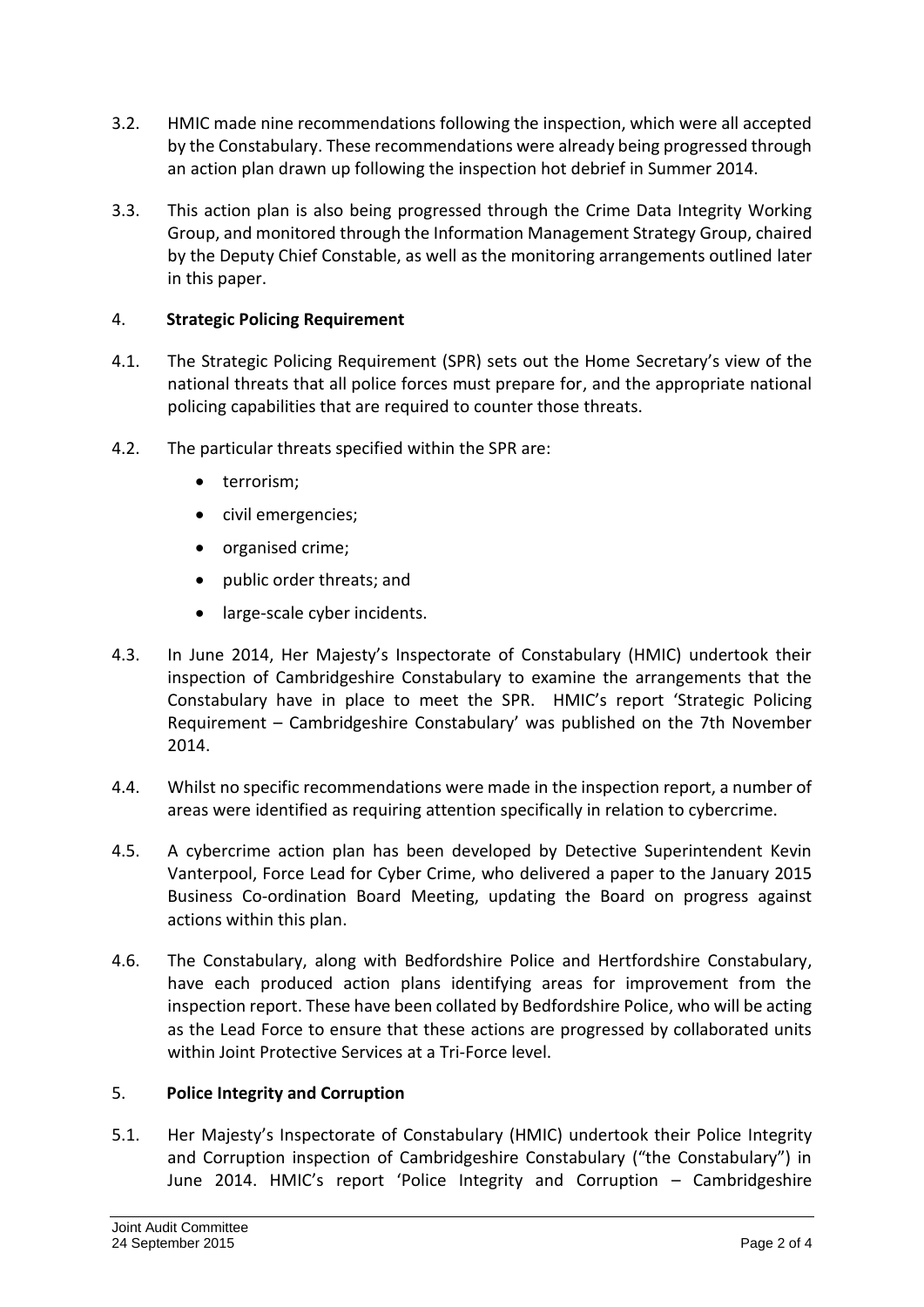Constabulary' was published on the 25th November 2014. The report made recommendations to the Constabulary about the next steps which may be taken to improve further its policies and practices around integrity.

- 5.2. HMIC made five recommendations, which were assessed, alongside those for Bedfordshire Police and Hertfordshire Constabulary, by Detective Superintendent Mark Hodgson, Head of the Tri-Force Professional Standards Department (PSD).
- 5.3. Four of the HMIC recommendations were accepted in full, whilst the fifth could not be fully accepted - until specific details of the new Code of Practice for Vetting are known.
- 5.4. Recommendations from the inspection have now been incorporated in the PSD Business Improvement Plan, which is being progressed by the Head of Tri-Force Professional Standards, reporting to the Deputy Chief Constable, as Chair of the Tri-Force PSD Governance Board and the Constabulary's Organisational Development Board.
- 5.5. This action plan is also monitored as part of the overall Constabulary monitoring arrangements for HMIC recommendations, outlined later in this paper.

# 6. **Crime**

- 6.1. Her Majesty's Inspectorate of Constabulary (HMIC) undertook their Crime Inspection of Cambridgeshire Constabulary ("the Constabulary") in September 2014. HMIC's report 'Crime Inspection 2014 – Cambridgeshire Constabulary' was published on the 27th November 2014.
- 6.2. The inspection looked at how effective the Constabulary is at cutting crime, specifically:
	- at preventing offending and reducing crime;
	- at investigating offending; and
	- at tackling anti-social behaviour.
- 6.3. HMIC made two recommendations following the inspection, which were accepted by the Constabulary and are now being progressed through the Business Crime Area, under Detective Superintendent Kevin Vanterpool. Progress against the recommendations are monitored by the Constabulary's Operational Review Panel.

# 7. **Monitoring of HMIC Reports and Recommendations**

- 7.1. The Cambridgeshire Police and Crime Commissioner ("the Commissioner") has a statutory duty under Section 55 of the Police Act 1996 to comment on all HMIC reports of the Constabulary, and to send published comments to the Home Secretary, with a copy to HMIC.
- 7.2. The findings of HMIC reports are reported to the Police and Crime Commissioner's Business Continuity Board as they are published, along with details of any